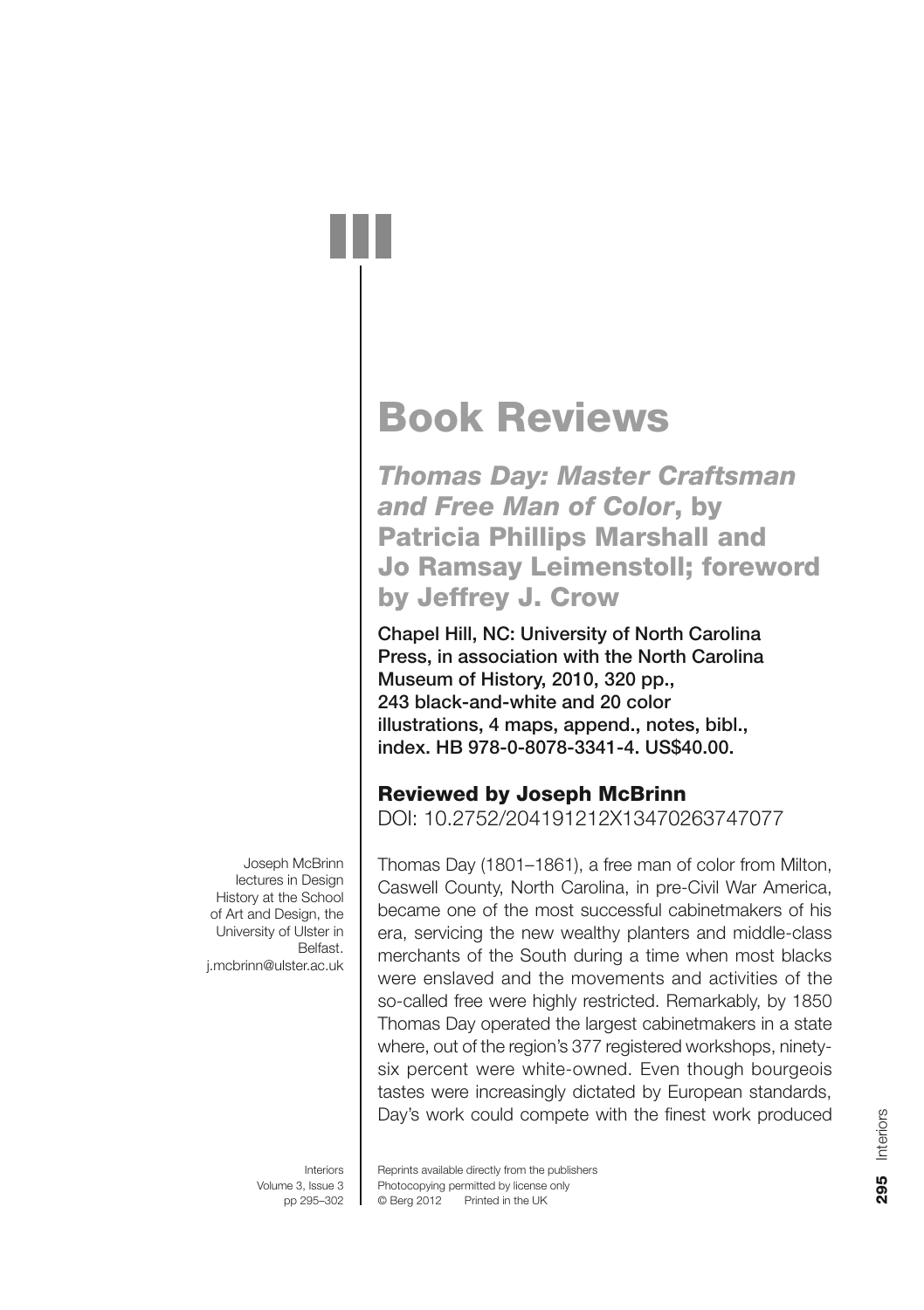in major cities such as Baltimore, Philadelphia, and New York, and his surviving furniture and architectural work embody the best of fine craftsmanship and robust design even by today's standards. As a figure who defied "the norms of an antebellum society" and the "expectations of history," Day's work has long been attracting interest, culminating in a so-called "renaissance" in the 1970s (p. xi). This important new book by the curator Patricia Phillips Marshall and the architect Jo Ramsay Leimenstoll brings together in a single volume research on Day that aims to pay as much attention to his interior and architectural work as to his furniture. Indeed, the authors contend that Day's diversification from furniture into interior design resulted in his tremendous success but also his significant contribution to design history.

The book contains a documentary survey of all known examples of Day's objects and interior designs, as well as critical analysis of Day's unique negotiation of aesthetics and taste, craft and manufacture, patronage and entrepreneurship, politics and economics. Although building on knowledge from the landmark exhibitions and publications on Day, and his wider context, in the 1970s and after, by historians such as John Hope Franklin and Rodney Barfield, this book is neither a catalogue raisonné nor a critical biography but an accessible, and rather satisfying, hybrid of the two. It contains six chapters that are informally divided into two sections – the first dealing with biography, background, and context and the second with analysis and detailed discussion of the furniture and the interiors. There are also two supplementary appendices of important primary material and an excellent bibliography. For all the "art and mystery of candidation of the "art and myster" (ture, patronage and entrepreneurship<br>ough building on knowledge from the blications on Day, and his wider contributions such as John Hope Franklink<br>ok is

Trained in the "art and mystery of cabinetmaking" by his father, a journeyman cabinetmaker from Virginia, Day settled in North Carolina's Caswell County in a burgeoning area of small farms and large plantations on the Dan river that gave the region access to "the larger Atlantic trade world beyond" (p. 12). Marshall and Leimenstoll argue that, although it was not unique for a free man of color to own a business, what set Day apart was his remarkable success, the extraordinary respect he commanded locally, and his sustained position in a precarious marketplace that depended solely on white consumers. This success may have been augmented by the fact that, the authors postulate, Day was the son of a mulatto (his father was mixed race) and he had a light skin tone and straight hair, which may have contributed to his "ability to gain other rights and privileges" at a point when the actions of whites in the South were largely engendered by fear of slave insurrection and the growing abolitionist movement (p. 21). Indeed, the authors show that the number of slaves Day owned himself "placed him closer to the white elite than to the white yeomen" (p. 27). Stephen that they book by the United Christmass that the propose that the matching that the search on the particular that the particular that the search of the search of the search of the search of the search of the search

> For the authors, Day's furniture and interiors may be "unique" in their "vernacular interpretation of nineteenth-century Anglo urban designs" but the "spontaneity and improvisational" elements within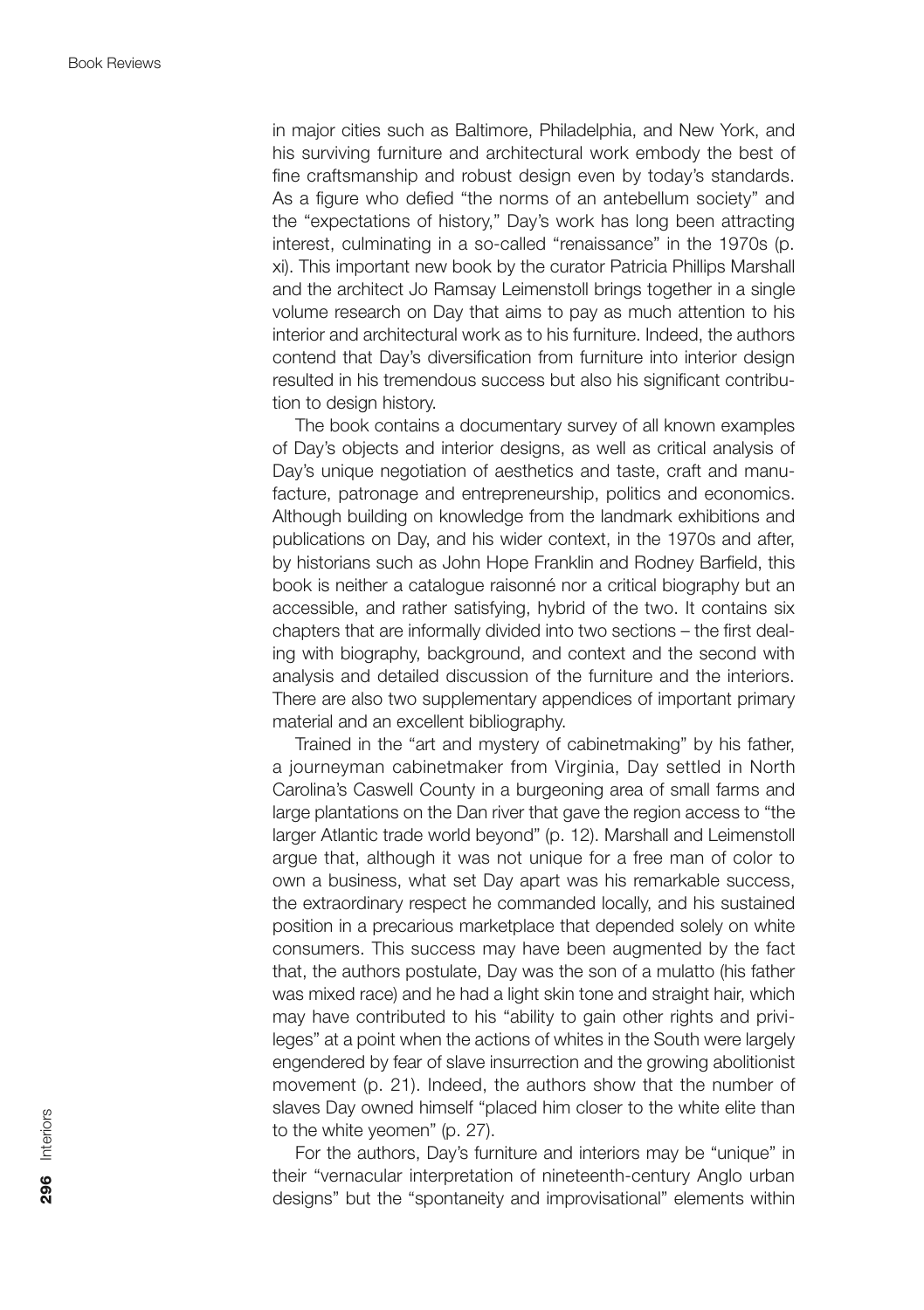the work, they suggest, conversely draw upon the complex traditions of African-American craft (p. 75). Here they build upon the ideas first voiced by John Michael Vlach in *By the Work of Their Hands. Studies in Afro-American Folklife* (1991), which suggested that the folk traditions of Africa were a living presence in the crafts of the African-American diaspora, an influence that had been much overlooked by historians of material culture. More recently, scholars have traced the influence of African tribal art on Day's work. However, the historian Jonathan Prown, in an important article on Day in the *Winterthur Portfolio* (1998), suggested that such an influence could easily be overstated in Day's case. With this in mind, Marshall and Leimenstoll show that Day also consciously played upon the Anglophile tendencies of his consumers. They show that Day's work was to some degree inspired by the furniture of Thomas Sheraton and George Smith through the use of widely circulated architectural pattern books: Day owned pattern books by the Americans Asher Benjamin, Owen Biddle, and Minard Lafever, and the Englishman William Pain (p. 137). A further reason for Day's success, the authors show, was clearly his ability to think progressively. For instance, he was quick to see the potential of mechanization and early on purchased a steam engine and belt-driven woodworking machines. The speed by which his workshop could cut wood and produce repetitive elements for furniture and interiors meant much greater productivity. The University of the Englishman William<br>and Lafever, and the Englishman William Milliam for Day's success, the authors sh<br>nk progressively. For instance, he was<br>echanization and early on purchased<br>a woodworking machines.

Establishing a business in the 1820s, at a time when "many whites considered any self-assertion by free people of color to be impudence," Marshall and Leimenstoll show how Thomas Day "trod a careful line, responding with surety but not arrogance" to social change (p. 40). Indeed, Day's story is a fascinating and compelling episode not just in the history of furniture or interiors but also in the history of craft. Marshall and Leimenstoll contend that "Day's cabinet shop was a place where race and culture came together with the same symmetry and balance found in his work," and that craft itself acted as a refuge from political persecution and social exclusion (p. 76). They also suggest that Day is a rare figure in his creation of a modern type of "interior space" and they further suggest that this can be understood as a prototype of what is today called "interior architecture," citing John Kurtich and Garret Eakin's *Interior Architecture* (1993), in which just three key examples of such hybridity are identified: Sir John Soane, Charles Rennie Mackintosh, and Eileen Gray (p. 201). Certainly, Day's contribution to the history of interiors, architecture, and culture is unquestionably significant and it is finally given full exposition in this beautiful and highly readable book. © BERG PUBLISHERS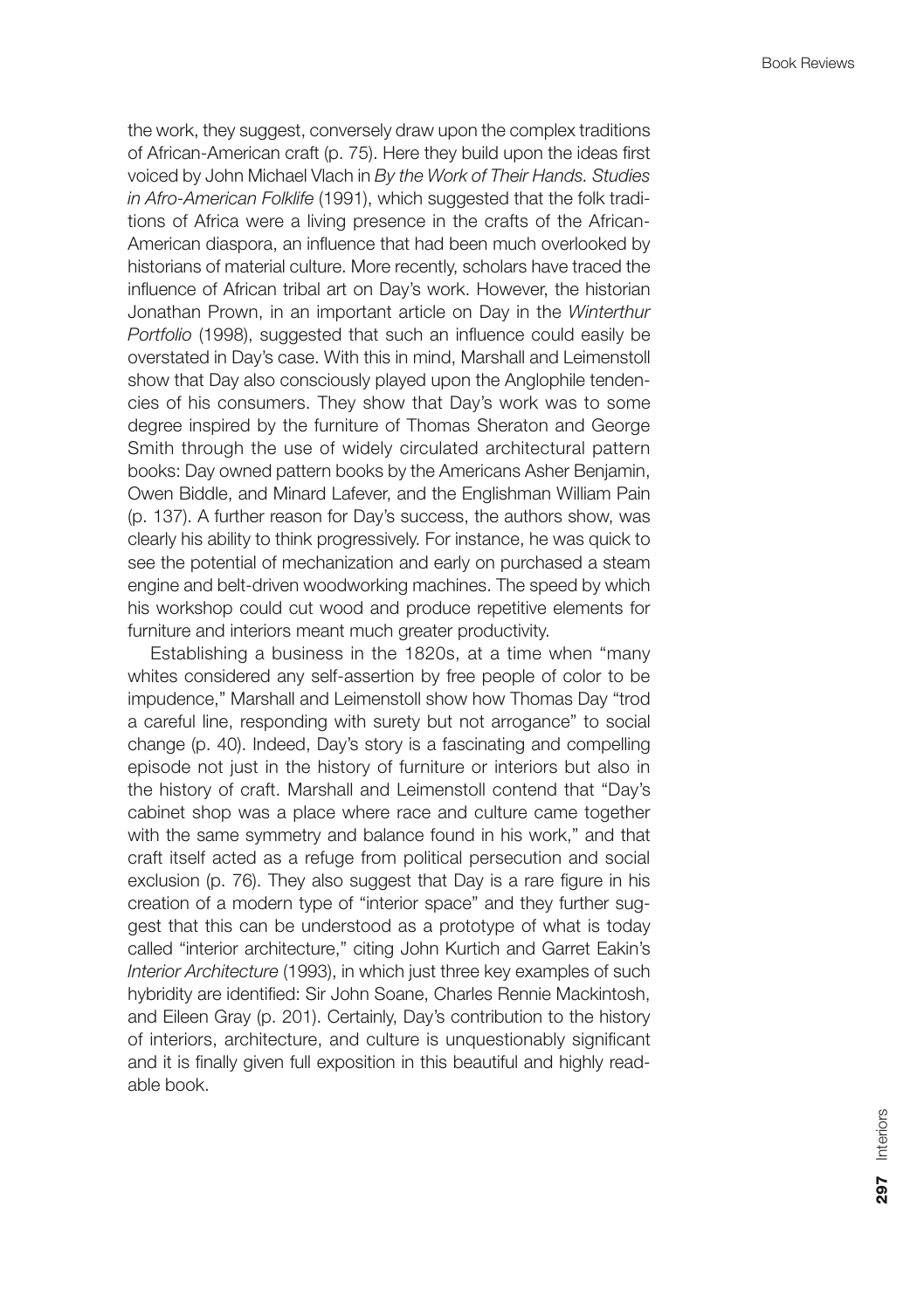## *Rethinking the Interior, c. 1867–1896. Aestheticism and Arts and Crafts***, by Jason Edwards and Imogen Hart (eds)**

**Farnham, UK, and Burlington, VT: Ashgate, 2010, 290 pp., 65 black-and-white illustrations, references, index. HB 978-0-7546-6817-6. US\$124.95.**

#### **Reviewed by Alla Myzelev**

DOI: 10.2752/204191212X13470263747112

Alla Myzelev is Assistant Professor of Art History at the University of Guelph. allamyzelev@yahoo.com

Coffee-table books, biographies, monographs, and exhibition catalogs constitute the lion's share of the published body of work on Aestheticism and the Arts and Crafts movement. Thoroughly researched academic publications that offer innovative interpretations and stimulating analysis are rare. *Rethinking the Interior* is a recent contribution to the studies on late nineteenth-century architecture and interior design that challenges previous assumptions about interiors and stimulates readers to reinvestigate clearly defined Art and Crafts and Aesthetic Movement architecture, interior design, and art-making. The volume makes a significant contribution to studies on the interrelation between Aesthetic and Arts and Crafts interiors in Britain. Jason Edwards and Imogen Hart have chosen ten essays that together offer new perspectives on the study of two artistic movements that are usually considered oppositional in relation to their interior design philosophies. Thus the volume problematizes the concept that Arts and Crafts emphasized the handmade and preached the scarcity and even austerity of decoration while the Aesthetic Movement propagated a love of nonfunctional and purely decorative objects and glorified eclectic interiors filled up with antiques. d stimulating analysis are rare. *Rethin*<br>tribution to the studies on late ninet<br>d interior design that challenges pre<br>priors and stimulates readers to reinv<br>d Crafts and Aesthetic Movement are<br>d art-making. The volume mak index. HB 978-0-7546-6817-6. US\$124.95.<br> **Reviewed by Alla Myzelev**<br>
DO: 10.2752/204191212X13470263747112<br>
DO: 10.2752/204191212X13470263747112<br>
method to solve the lubished force and the problem of the published body of w

This volume, according to its editors, aims at showing more complex and multilayered relationships between the two movements while showcasing interiors as livable and at the same time highly public spaces. The volume then does exactly what it promises to do in its title, namely rethink and offer new methods of analyzing the interiors and exteriors of the Victorian and Edwardian period. The contributors review some of the best known Aesthetic and Arts and Crafts spaces such as Morris & Co's Green Dining Room at the Victoria and Albert Museum, William Morris's Kelmscott House, or Frederick Leighton's infamous abode. These inquiries shed new light on well-known spaces, for example Sally-Anne Huxtable convincingly argues that the Green Room was mainly the product of Morris's imagination, in spite of the fact that earlier scholarship attributed the design chiefly to Philip Webb. By comparing it to Morris's poem *The Life and Death of Jason*, she comes to the conclusion that the Green Room was "a poisonous pastoral" (p. 37) where the color green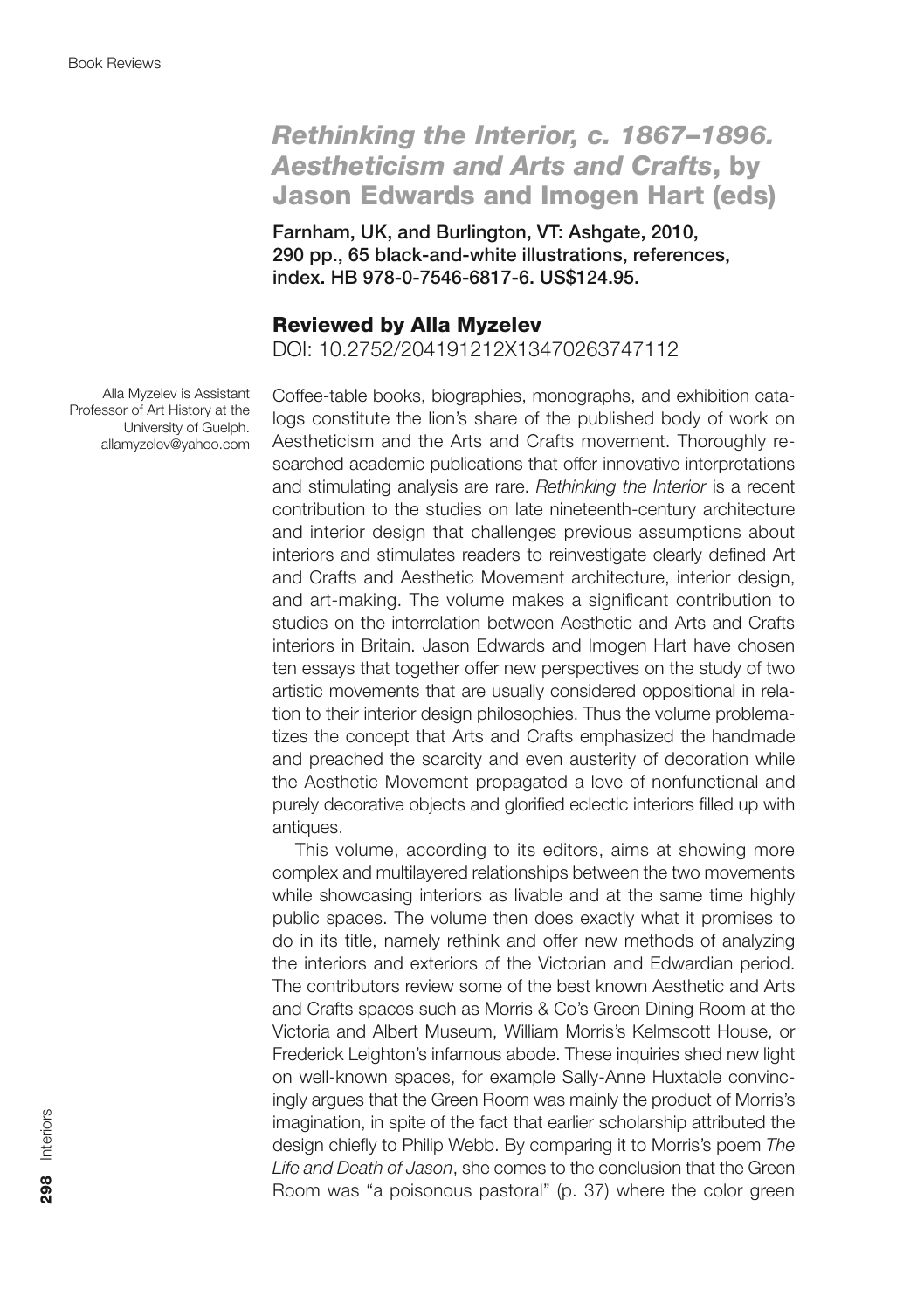signified nature and a desire to bring the countryside and natural world to the heart of London. Imogen Hart offers a detailed and keen investigation of Morris's London house. The house represents an interplay between Aesthetic eclecticism and the Arts and Crafts search for simplicity. It fits between the two movements and blurs clear-cut definitions and differences between excess and austerity. Jason Edwards offers no less a detailed and informed view of Leighton's house. Edwards convinces the reader that the house was conceived and used not only as an illustration of an artist's interest in both movements and practices but also as a kind of closet. Indeed, it becomes apparent that the house's design offered more opportunities for the observation of others than it did for Leighton showcasing his private life. This closet-like space was not in a hurry to reveal its secrets and in spite of its opulence and wealth, the interior had a layered quality that allowed Leighton to provide full access only to a small circle of chosen friends. Leighton's rich, tactile, and hedonistic interior appealed to the sense of touch no less than to sight, yet also reflected the artist's more socially attuned interests in Arts and Crafts.

The notion of queer space and its representation is one of the unifying threads of the volume. Thus, John Potvin contends that the artistic union and life partnership of Charles Ricketts and Charles Shannon was able to stay "under the radar" after the 1895 trials in particular because the interiors of their homes were less associated with the excessive eclecticism of the Aesthetic Movement and more with the contained domesticity and reduction of details characteristic of the Arts and Crafts philosophy. (I refer here to the trials of Oscar Wilde on accusations of sodomy that made the discourse of homoeroticism and homosexual fantasies part of contemporary debates in London.) Finally, Diana Maltz offers a discussion on Vernon Lee's experiences in Tangier and contrasts these with representations of the Middle-Eastern travels of John Singer Sargent. Maltz's interest lies in defining the queer space discussed in Lee's travel writings. Perhaps less convincing, but no less provocative, are the arguments with which she helps to construct verbal interiors that fit the goal of the book by rethinking and opening up new perspectives in design and architecture studies. mentaer Enginemental, tasting, and the sense of touch no less than to s<br>the sense of touch no less than to s<br>art's more socially attuned interests in<br>arty "under the radar" after the 1898<br>partnership of Charles Ricketts an V. associated with these allocations and minimal with values of the minimal with the constrained and used not only as a nilustration of an artistic interest in the minimal of the best ratios of the best ratios of the obser

The volume also makes an invaluable contribution to the study of artists' spaces. Martina Droth offers a nuanced investigation of the significance of interiors occupied by sculptors in forming the taste of their potential patrons. Anne Anderson discusses the Aesthetes' interest in collecting blue-and-white china and the formation of a market for Japanese and Chinese ceramics in England. This same thread is also developed in several other chapters (Potvin, Edwards, and Hart). What transpires from this investigation is the extent to which spaces designed and curated by artists functioned as tacit taste guides for other members of their circles. Yet, as Morna O'Neill shows in her analysis of Walter Crane's murals in Newport, Rhode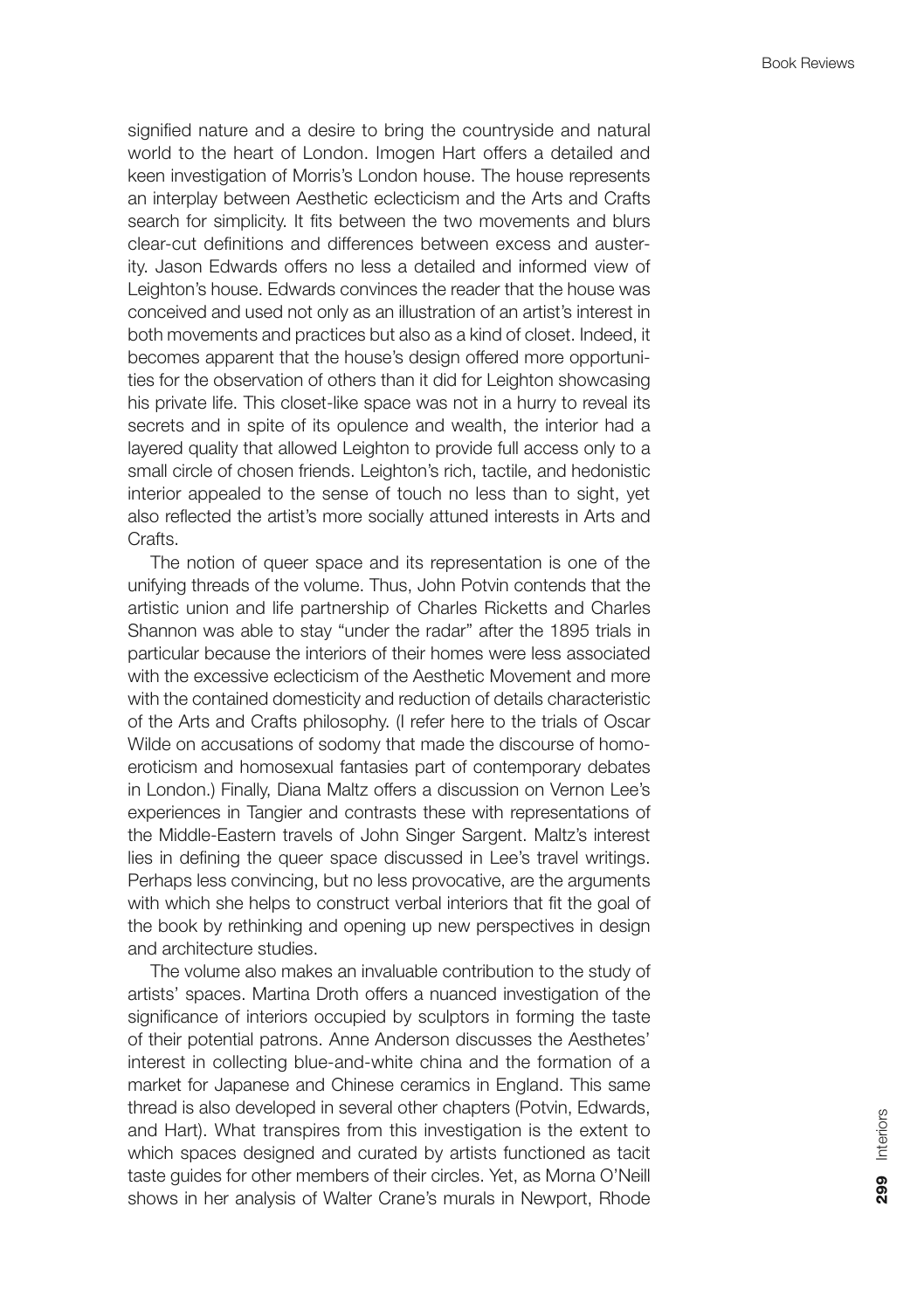Island, it was not only artistic spaces but also the spaces of patrons that had the ability to champion, educate, and appeal to audiences. O'Neill's contribution is especially valuable because she debunks yet another assumed binary between Arts and Crafts and Aestheticism – namely that the latter was completely divorced from socialist or even social concerns. Vinland's dining room frieze aimed at explaining and propagating Crane's socialist views through situating the mural in one of the most public rooms of the house.

This volume will be an invaluable read for any student of late nineteenth-century art, history, design, or architecture. Its value lies in the combination of intricately discussed case studies and the use of innovative methodologies and novel perspectives. British design of the period is often simply judged as Victorian, which, with the advent of modernism, became equated with overcrowded, indiscriminate, and excessive. Edwards and Hart demonstrate that the presumed "clutter" often had very strict organizational rationales and that "Victorians surely could not have been entirely immune to the discourse of camp, kitsch, and pastiche" (p. 13), thus already anticipating the Aesthetic Movement's austere, snobbish, and whiteloving successor – modernism. *A* that "Victorians surely could not have discourse of camp, kitsch, and pase icipating the Aesthetic Movement's auring successor – modernism. my alw propagating Usines's societies's societiest were involved in the summaris in one of the most public cones of the noting to the minimistering the minimistering the minimistering increases and for any students in the

## *Consuming Space. Placing Consumption in Perspective***, by Michael K. Goodman, David Goodman, and Michael Redclift**

**Farnham, UK, and Burlington, VT: Ashgate, 2010, 282 pp., with illustrations. HB 978-0-7546-7229-6. GBP58.50.**

#### **Reviewed by John Potvin**

DOI: 10.2752/204191212X13470263747158

John Potvin is an Associate Professor of Art History at Concordia University, Montreal. j\_potvin99@yahoo.ca

Goodman, Goodman, and Redclift have assembled an interesting, and at times compelling, collection of essays that unravel many of the complex relationships between consumption and space in our ever-increasingly global context. The aim of the volume is to situate, spatially and geographically, commodities and consumers' interactions with them. This is set out by the editors in the first of three introductory essays that comprise the first of five discrete sections. As the editors assert, "we are where we consume" (p. 3).

Their introduction explores in painstaking depth the scholarship and myriad issues attending to the spatial dynamics of consumption,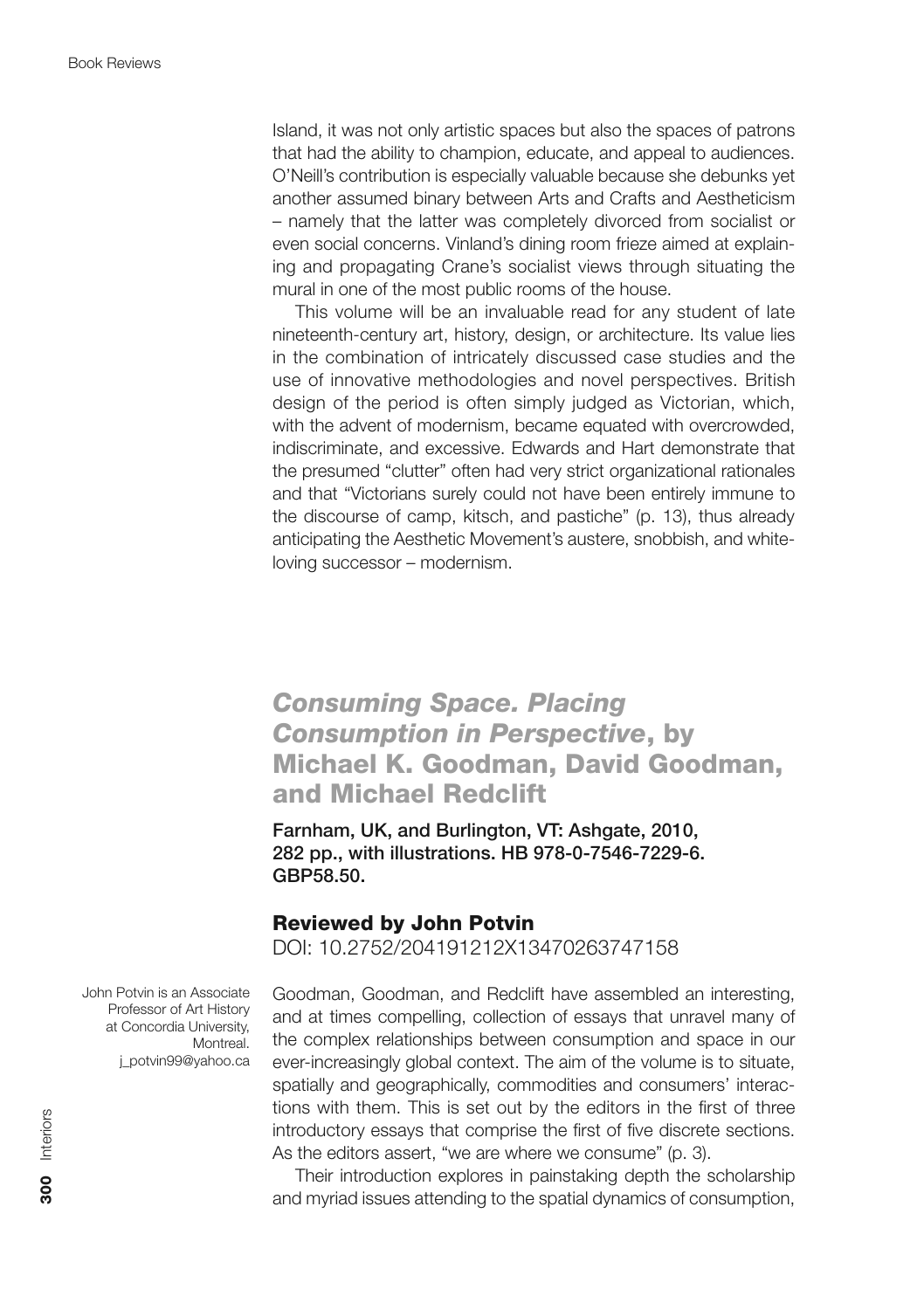though mostly (and oddly) neglects the important scholarship done by those exploring the sites and spaces of fashion. This absence is paralleled by the exclusion of a chapter on fashion. This marked absence aside, the editors and/or publisher have elected, nonetheless, to use as the cover an image of female mannequins on display, which clearly has no bearing on the contents of the volume, an effect that both misleads the viewer and demonstrates our current cultural obsession with fashion, proving the point that it sells – even academic volumes.

The volume's introduction is followed by two additional theoretically grounded essays. Trentmann's essay investigates the intersections between historical and geographical approaches to the study of the spaces of consumption. The author offers to investigate and unpack three dynamics at play that affect the spaces of consumption: the mental space of the consumer, the moral geographies of consumption, and the public/private dyad. The second essay, by Clarke, "The Seduction of Space," begins and remains in the densely and purely theoretical life-worlds of Marxism and Lacanian psychoanalytic theory, effectively leaving space itself as a seemingly incidental facet of consumption.

By the end of reading these three inaugural essays, this reviewer could not help but be struck by the absence of a discussion on gender and sexuality and how the authors portrayed the actors of consumption as decidedly universal agents. Given that Chapter 2, for example, delves into the mental and moral aspects of consumption, both of which have grave implications in the gendered and sexual identities of those performing consumption, a discussion of these modalities of identity is certainly crucial, and its absence throughout the entire volume is particularly problematic. Parallel to this absence is the roster of contributors, which leaves one to conclude that consumer studies remains a heavily male-dominated academic discipline. and primal space when the example of the example of the example of the effectively leaving space itself as a set sumption.<br>
In a ffectively leaving space itself as a set sumption.<br>
Ing these three inaugural essays, this<br>
e

With a number of the chapters heavily indebted to the theoretical blueprint advanced by Henri Lefebvre, the volume is organized into four central themes: (1) the consumption of space and place; (2) consumption in space and place; (3) consumption as connection/ disconnection/reconnection; and (4) consumption as production and production as consumption. The range of case studies in these sections includes tourist destinations, wood, wine, hotels, and food; the latter comprises one third of the nine case study chapters and as a result leaves the volume somewhat uneven in its purview. Although all authors provide detailed and well-researched analyses of their respective case studies, the lack of images, with one exception, leaves one wondering more about the concrete and specific realities of the actual spaces discussed. Chapter 8, by Jackson, Ward, and Russell, for example, importantly provides two images that visualize the historical and contemporary spatial confines of chicken production, though these are not given concrete explanatory details. Here that dominibises the wewer and derivative as on courter the constrained of the most associative columns. The volumns is the constraint of the space of constraints constrained assays. There is included assays in the ma